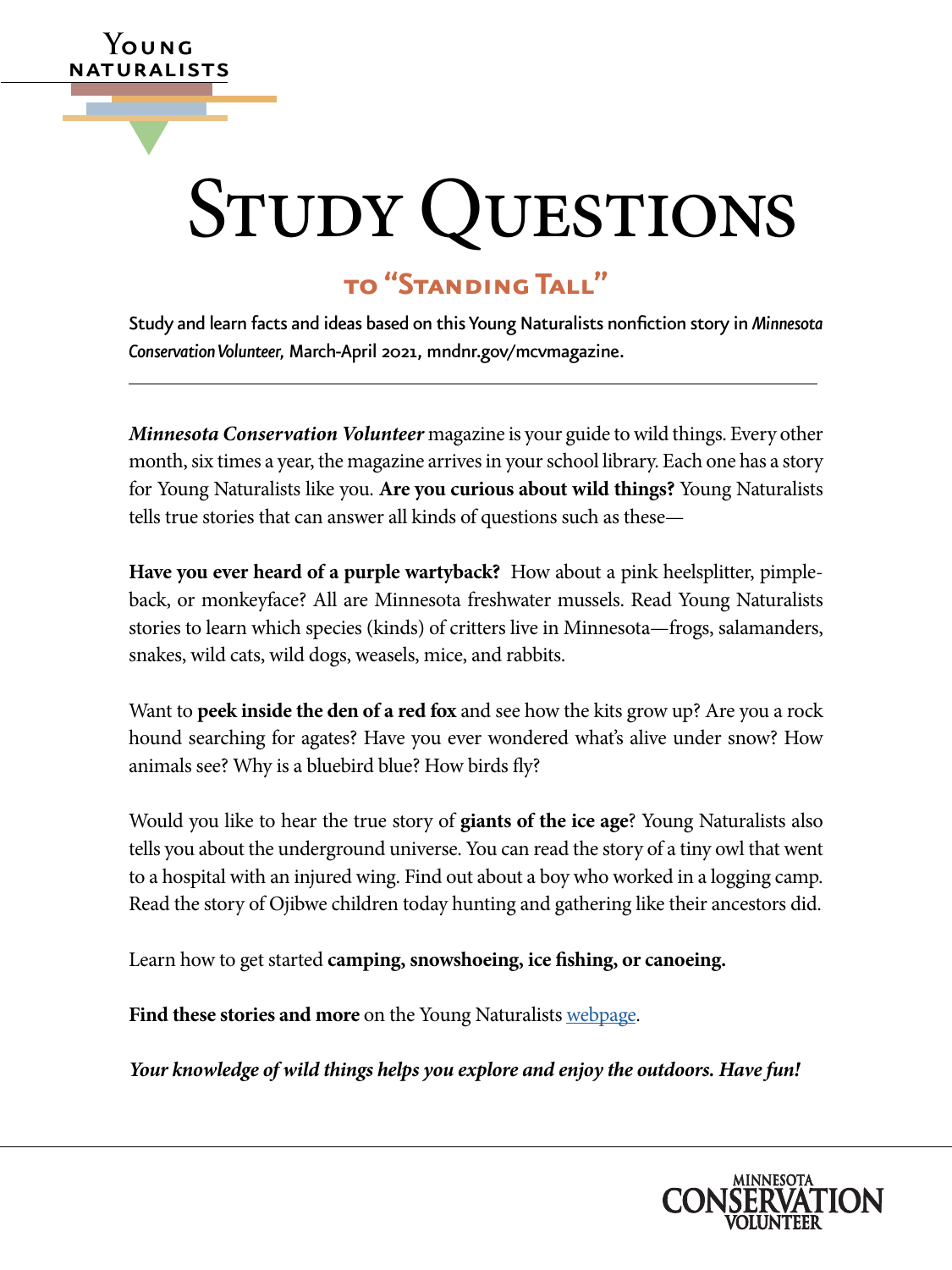# **"Standing Tall" Study Questions**

Study and learn facts and ideas based on this Young Naturalists nonfiction story in *Minnesota Conservation Volunteer,* March-April 2021, [mndnr.gov/mcvmagazine](http://www.mndnr.gov/mcvmagazine).



#### **1. Name two things that make sandhill cranes hard to study.**

# **2. Which of these are places sandhill cranes nest? Choose all that apply.**

- a. farm fields
- b. wet meadows
- c. upland forests
- d. wetlands
- e. grasslands

## **3. Name two ways in which whooping cranes and sandhill cranes are similar.**

# **4. Name two ways in which whooping cranes and sandhill cranes are different.**

#### **5. Name four things that sandhill cranes eat.**

#### **6. Where do Minnesota sandhills spend their winter?**

- a. the Texas coast
- b. the southeastern U.S.
- c. Minnesota
- d. a & b
- e. b & c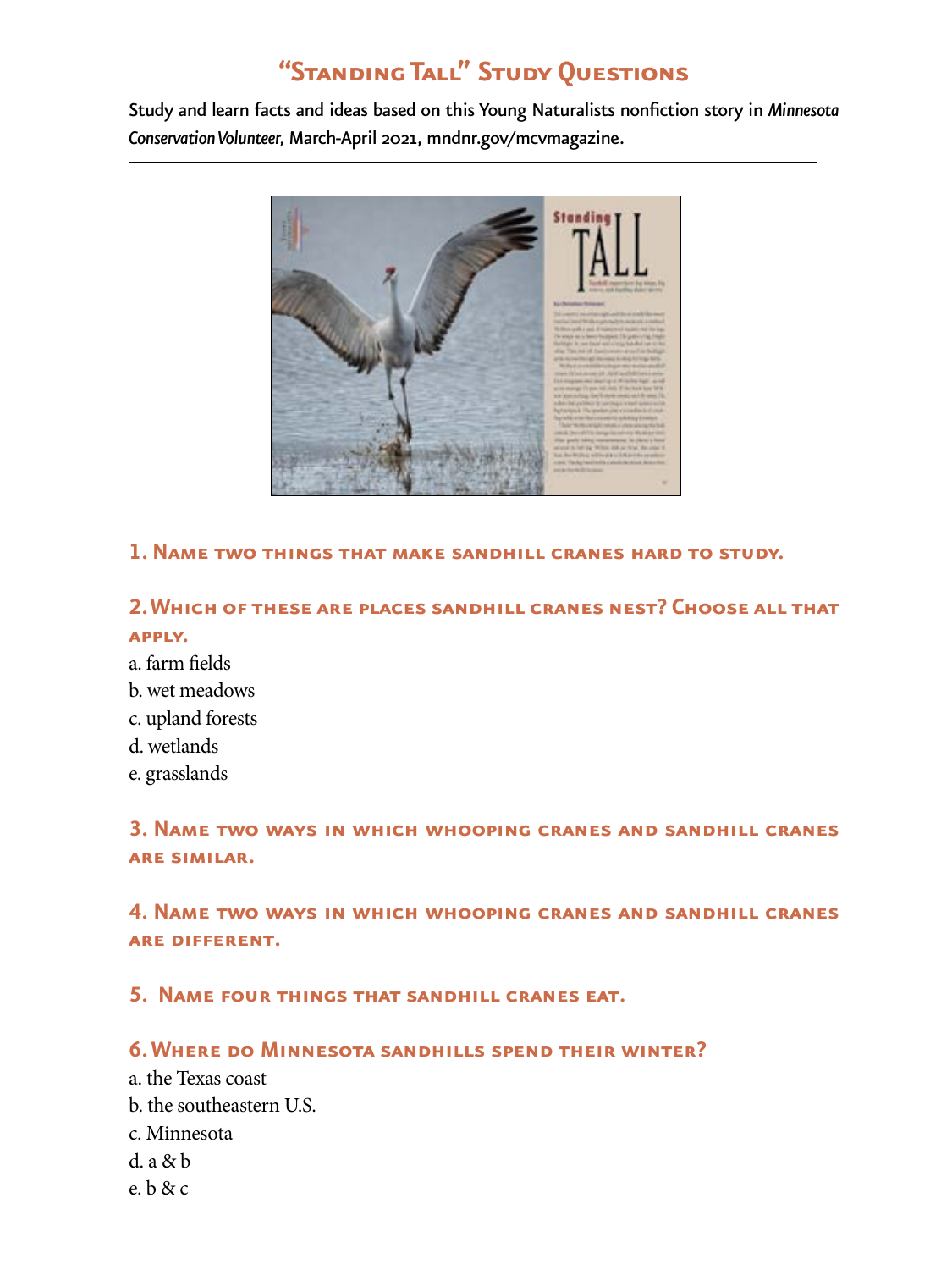## **7. Why is Nebraska's Platte River important for sandhill cranes?**

# **8. What did the Migratory Bird Treaty Act of 1918 do?**

#### **9. What is a young sandhill crane called?**

a. chick b. colt

c. sandling

d. pipsqueak.

**10. How many sandhill cranes live in Minnesota?**

**11. True or False: Sandhill cranes are endangered.**

**12. How is the range of sandhill cranes changing in Minnesota?**

**13. Name two things that eat sandhill cranes.**

**Challenge Question: What percent of the world's crane species are found in Minnesota?**

**Minnesota Comprehensive Assessments Practice Items** 

**1. Why was Wolfson looking for sandhill cranes?**

**2. What are four traits you can use to tell sandhill cranes and great blue herons apart.**

**3.** \_\_\_\_\_\_\_\_\_\_\_\_\_\_\_\_\_\_\_\_\_ **and** \_\_\_\_\_\_\_\_\_\_\_\_\_\_\_\_\_\_\_\_**help sandhills save energy while they're migrating.** 

# **4. Which of these helped drive sandhill cranes close to EXTINCTION?**

a. People hunted them for food.

- b. People used their feathers to decorate hats.
- c. People changed wetlands and prairies to farmland.
- d. All of the above.